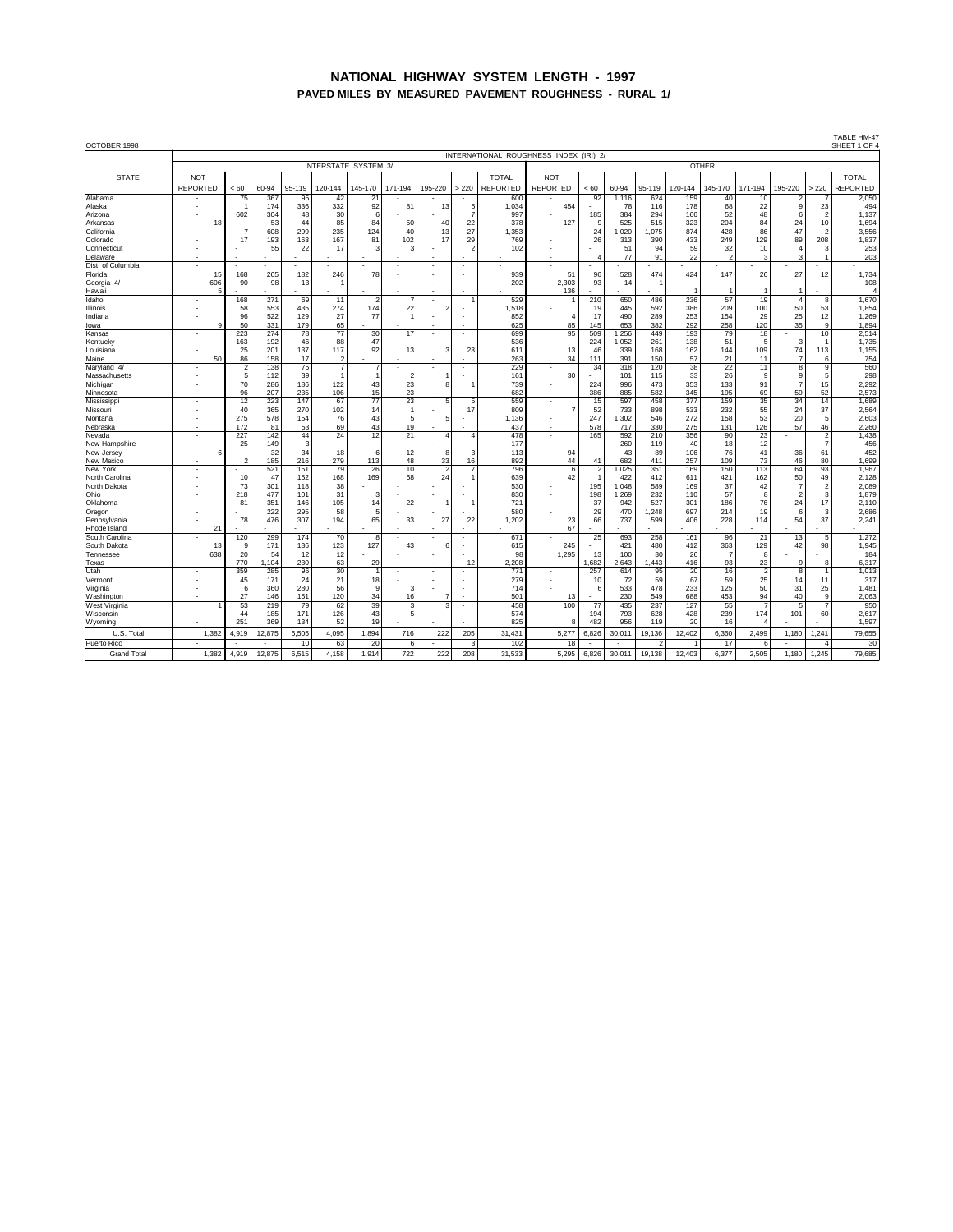## **NATIONAL HIGHWAY SYSTEM LENGTH - 1997**

## **PAVED MILES BY MEASURED PAVEMENT ROUGHNESS - RURAL 1/**

TABLE HM-47<br>SHEET 2 OF 4

| INTERNATIONAL ROUGHNESS INDEX (IRI) 2/<br>TOTAL RURAL NHS<br><b>TOTAL</b><br><b>NOT</b><br><b>STATE</b><br><b>REPORTED</b><br><b>REPORTED</b><br>60-94<br>95-119<br>120-144<br>171-194<br>195-220<br>< 60<br>145-170<br>> 220<br>$\overline{2}$<br>Alabama<br>167<br>719<br>201<br>61<br>$\overline{7}$<br>2,650<br>1,483<br>10<br>Alaska<br>454<br>1<br>252<br>452<br>510<br>160<br>103<br>22<br>28<br>1,528<br>787<br>342<br>196<br>58<br>48<br>6<br>9<br>2,134<br>Arizona<br>688<br>2,072<br>9<br>578<br>559<br>408<br>288<br>134<br>64<br>32<br>Arkansas<br>145<br>31<br>1,628<br>552<br>126<br>29<br>4,909<br>California<br>1,374<br>1,109<br>60<br>43<br>506<br>553<br>600<br>330<br>231<br>106<br>237<br>2,606<br>Colorado<br>355<br>106<br>116<br>76<br>35<br>13<br>5<br>Connecticut<br>4<br>22<br>3<br>$\overline{4}$<br>77<br>91<br>$\overline{2}$<br>3<br>203<br>Delaware<br>$\mathbf{1}$<br>Dist. of Columbia<br>Florida<br>264<br>793<br>656<br>670<br>225<br>26<br>27<br>12<br>2,673<br>66<br>2,909<br>310<br>Georgia 4/<br>183<br>112<br>14<br>1<br>141<br>Hawaii<br>1<br>1<br>4<br>1<br>1<br>555<br>2,199<br>Idaho<br>1<br>378<br>921<br>247<br>59<br>26<br>$\overline{4}$<br>9<br>998<br>Illinois<br>1,027<br>660<br>383<br>122<br>52<br>53<br>3,372<br>77<br>113<br>418<br>280<br>231<br>30<br>25<br>12<br>2,121<br>Indiana<br>1,012<br>4<br>94<br>195<br>984<br>561<br>357<br>258<br>120<br>35<br>9<br>2,519<br>lowa<br>95<br>109<br>35<br>10<br>3,213<br>732<br>1,530<br>527<br>270<br>Kansas<br>5<br>2,271<br>387<br>1,244<br>307<br>226<br>98<br>Kentucky<br>3<br>1<br>13<br>71<br>540<br>305<br>279<br>236<br>122<br>77<br>136<br>1,766<br>Louisiana<br>84<br>59<br>1,017<br>Maine<br>197<br>549<br>167<br>21<br>11<br>6<br>7<br>36<br>456<br>45<br>29<br>11<br>8<br>9<br>789<br>Maryland 4/<br>195<br>5<br>27<br>459<br>30<br>213<br>154<br>34<br>11<br>5<br>Massachusetts<br>10<br>475<br>3,031<br>Michigan<br>294<br>1,282<br>659<br>176<br>15<br>16<br>114<br>92<br>482<br>1,092<br>817<br>451<br>210<br>59<br>52<br>3,255<br>Minnesota<br>820<br>2,248<br>27<br>605<br>444<br>236<br>58<br>39<br>19<br>Mississippi<br>7<br>3,373<br>92<br>1,098<br>1,168<br>635<br>246<br>56<br>24<br>54<br>Missouri<br>1,880<br>Montana<br>522<br>700<br>348<br>201<br>58<br>25<br>5<br>3,739<br>Nebraska<br>750<br>798<br>57<br>2,697<br>383<br>344<br>174<br>145<br>46<br>392<br>734<br>380<br>102<br>Nevada<br>254<br>44<br>$\overline{4}$<br>6<br>1,916<br>40<br>18<br>633<br>New Hampshire<br>25<br>409<br>122<br>12<br>$\overline{7}$<br>82<br>565<br>100<br>75<br>123<br>53<br>64<br>New Jersey<br>124<br>44<br>44<br>867<br>627<br>222<br>96<br>New Mexico<br>43<br>536<br>121<br>79<br>2,591<br>$\overline{\mathbf{c}}$<br>New York<br>6<br>1,546<br>176<br>123<br>2,763<br>502<br>248<br>66<br>100<br>North Carolina<br>42<br>11<br>469<br>564<br>779<br>590<br>230<br>50<br>2,767<br>74<br>North Dakota<br>268<br>1,349<br>707<br>207<br>37<br>42<br>$\overline{\mathbf{c}}$<br>2,619<br>$\overline{7}$<br>8<br>$\overline{2}$<br>3<br>Ohio<br>416<br>1,746<br>333<br>141<br>60<br>2,709<br>673<br>98<br>25<br>18<br>Oklahoma<br>118<br>1,293<br>406<br>200<br>2,831<br>29<br>692<br>219<br>19<br>6<br>3<br>3,266<br>Oregon<br>1,543<br>755<br>906<br>23<br>600<br>293<br>147<br>81<br>59<br>3,443<br>Pennsylvania<br>144<br>1,213<br>Rhode Island<br>88<br>$\overline{\phantom{a}}$<br>$\overline{\phantom{a}}$<br>$\overline{\phantom{a}}$<br>$\overline{a}$<br>145<br>992<br>231<br>104<br>21<br>13<br>5<br>1,943<br>South Carolina<br>432<br>South Dakota<br>258<br>592<br>535<br>490<br>172<br>2,560<br>9<br>616<br>48<br>98<br>282<br>1,933<br>33<br>154<br>42<br>38<br>7<br>Tennessee<br>8<br>8,525<br>2,452<br>3,747<br>1,673<br>479<br>23<br>Texas<br>122<br>20<br>9<br>Utah<br>899<br>191<br>50<br>17<br>2<br>1,784<br>616<br>8<br>1<br>83<br>88<br>77<br>25<br>596<br>Vermont<br>55<br>243<br>11<br>14<br>12<br>893<br>2,195<br>Virginia<br>758<br>289<br>134<br>53<br>25<br>31<br>Washington<br>27<br>376<br>700<br>2,564<br>808<br>487<br>110<br>47<br>9<br>13<br>West Virginia<br>101<br>130<br>654<br>316<br>189<br>94<br>10<br>8<br>$\overline{7}$<br>1,408<br>Wisconsin<br>238<br>978<br>799<br>554<br>282<br>3,191<br>179<br>101<br>60<br>Wyoming<br>733<br>1,325<br>253<br>72<br>35<br>2,422<br>8<br>4<br>U.S. Total<br>6,659<br>11,745<br>25,641<br>16,497<br>8,254<br>3,215<br>1,446<br>42,886<br>1,402<br>111,086<br>12<br>37<br>Puerto Rico<br>18<br>64<br>12<br>$\overline{7}$<br>132<br>$\overline{\phantom{a}}$<br><b>Grand Total</b><br>6,677<br>11,745<br>42,886<br>25,653<br>16,561<br>8,291<br>3,227<br>1,402<br>1,453<br>111,218 | OCTOBER 1998 |  |  |  |  |  |  |  |  |  | SHEET 2 OF 4 |  |  |  |  |
|-----------------------------------------------------------------------------------------------------------------------------------------------------------------------------------------------------------------------------------------------------------------------------------------------------------------------------------------------------------------------------------------------------------------------------------------------------------------------------------------------------------------------------------------------------------------------------------------------------------------------------------------------------------------------------------------------------------------------------------------------------------------------------------------------------------------------------------------------------------------------------------------------------------------------------------------------------------------------------------------------------------------------------------------------------------------------------------------------------------------------------------------------------------------------------------------------------------------------------------------------------------------------------------------------------------------------------------------------------------------------------------------------------------------------------------------------------------------------------------------------------------------------------------------------------------------------------------------------------------------------------------------------------------------------------------------------------------------------------------------------------------------------------------------------------------------------------------------------------------------------------------------------------------------------------------------------------------------------------------------------------------------------------------------------------------------------------------------------------------------------------------------------------------------------------------------------------------------------------------------------------------------------------------------------------------------------------------------------------------------------------------------------------------------------------------------------------------------------------------------------------------------------------------------------------------------------------------------------------------------------------------------------------------------------------------------------------------------------------------------------------------------------------------------------------------------------------------------------------------------------------------------------------------------------------------------------------------------------------------------------------------------------------------------------------------------------------------------------------------------------------------------------------------------------------------------------------------------------------------------------------------------------------------------------------------------------------------------------------------------------------------------------------------------------------------------------------------------------------------------------------------------------------------------------------------------------------------------------------------------------------------------------------------------------------------------------------------------------------------------------------------------------------------------------------------------------------------------------------------------------------------------------------------------------------------------------------------------------------------------------------------------------------------------------------------------------------------------------------------------------------------------------------------------------------------------------------------------------------------------------------------------------------------------------------------------------------------------------------------------------------------------------------------------------------------------------------------------------------------------------------------------------------------------------------------------------------------------------------------------------------------------------------------------------------------------|--------------|--|--|--|--|--|--|--|--|--|--------------|--|--|--|--|
|                                                                                                                                                                                                                                                                                                                                                                                                                                                                                                                                                                                                                                                                                                                                                                                                                                                                                                                                                                                                                                                                                                                                                                                                                                                                                                                                                                                                                                                                                                                                                                                                                                                                                                                                                                                                                                                                                                                                                                                                                                                                                                                                                                                                                                                                                                                                                                                                                                                                                                                                                                                                                                                                                                                                                                                                                                                                                                                                                                                                                                                                                                                                                                                                                                                                                                                                                                                                                                                                                                                                                                                                                                                                                                                                                                                                                                                                                                                                                                                                                                                                                                                                                                                                                                                                                                                                                                                                                                                                                                                                                                                                                                                                                         |              |  |  |  |  |  |  |  |  |  |              |  |  |  |  |
|                                                                                                                                                                                                                                                                                                                                                                                                                                                                                                                                                                                                                                                                                                                                                                                                                                                                                                                                                                                                                                                                                                                                                                                                                                                                                                                                                                                                                                                                                                                                                                                                                                                                                                                                                                                                                                                                                                                                                                                                                                                                                                                                                                                                                                                                                                                                                                                                                                                                                                                                                                                                                                                                                                                                                                                                                                                                                                                                                                                                                                                                                                                                                                                                                                                                                                                                                                                                                                                                                                                                                                                                                                                                                                                                                                                                                                                                                                                                                                                                                                                                                                                                                                                                                                                                                                                                                                                                                                                                                                                                                                                                                                                                                         |              |  |  |  |  |  |  |  |  |  |              |  |  |  |  |
|                                                                                                                                                                                                                                                                                                                                                                                                                                                                                                                                                                                                                                                                                                                                                                                                                                                                                                                                                                                                                                                                                                                                                                                                                                                                                                                                                                                                                                                                                                                                                                                                                                                                                                                                                                                                                                                                                                                                                                                                                                                                                                                                                                                                                                                                                                                                                                                                                                                                                                                                                                                                                                                                                                                                                                                                                                                                                                                                                                                                                                                                                                                                                                                                                                                                                                                                                                                                                                                                                                                                                                                                                                                                                                                                                                                                                                                                                                                                                                                                                                                                                                                                                                                                                                                                                                                                                                                                                                                                                                                                                                                                                                                                                         |              |  |  |  |  |  |  |  |  |  |              |  |  |  |  |
|                                                                                                                                                                                                                                                                                                                                                                                                                                                                                                                                                                                                                                                                                                                                                                                                                                                                                                                                                                                                                                                                                                                                                                                                                                                                                                                                                                                                                                                                                                                                                                                                                                                                                                                                                                                                                                                                                                                                                                                                                                                                                                                                                                                                                                                                                                                                                                                                                                                                                                                                                                                                                                                                                                                                                                                                                                                                                                                                                                                                                                                                                                                                                                                                                                                                                                                                                                                                                                                                                                                                                                                                                                                                                                                                                                                                                                                                                                                                                                                                                                                                                                                                                                                                                                                                                                                                                                                                                                                                                                                                                                                                                                                                                         |              |  |  |  |  |  |  |  |  |  |              |  |  |  |  |
|                                                                                                                                                                                                                                                                                                                                                                                                                                                                                                                                                                                                                                                                                                                                                                                                                                                                                                                                                                                                                                                                                                                                                                                                                                                                                                                                                                                                                                                                                                                                                                                                                                                                                                                                                                                                                                                                                                                                                                                                                                                                                                                                                                                                                                                                                                                                                                                                                                                                                                                                                                                                                                                                                                                                                                                                                                                                                                                                                                                                                                                                                                                                                                                                                                                                                                                                                                                                                                                                                                                                                                                                                                                                                                                                                                                                                                                                                                                                                                                                                                                                                                                                                                                                                                                                                                                                                                                                                                                                                                                                                                                                                                                                                         |              |  |  |  |  |  |  |  |  |  |              |  |  |  |  |
|                                                                                                                                                                                                                                                                                                                                                                                                                                                                                                                                                                                                                                                                                                                                                                                                                                                                                                                                                                                                                                                                                                                                                                                                                                                                                                                                                                                                                                                                                                                                                                                                                                                                                                                                                                                                                                                                                                                                                                                                                                                                                                                                                                                                                                                                                                                                                                                                                                                                                                                                                                                                                                                                                                                                                                                                                                                                                                                                                                                                                                                                                                                                                                                                                                                                                                                                                                                                                                                                                                                                                                                                                                                                                                                                                                                                                                                                                                                                                                                                                                                                                                                                                                                                                                                                                                                                                                                                                                                                                                                                                                                                                                                                                         |              |  |  |  |  |  |  |  |  |  |              |  |  |  |  |
|                                                                                                                                                                                                                                                                                                                                                                                                                                                                                                                                                                                                                                                                                                                                                                                                                                                                                                                                                                                                                                                                                                                                                                                                                                                                                                                                                                                                                                                                                                                                                                                                                                                                                                                                                                                                                                                                                                                                                                                                                                                                                                                                                                                                                                                                                                                                                                                                                                                                                                                                                                                                                                                                                                                                                                                                                                                                                                                                                                                                                                                                                                                                                                                                                                                                                                                                                                                                                                                                                                                                                                                                                                                                                                                                                                                                                                                                                                                                                                                                                                                                                                                                                                                                                                                                                                                                                                                                                                                                                                                                                                                                                                                                                         |              |  |  |  |  |  |  |  |  |  |              |  |  |  |  |
|                                                                                                                                                                                                                                                                                                                                                                                                                                                                                                                                                                                                                                                                                                                                                                                                                                                                                                                                                                                                                                                                                                                                                                                                                                                                                                                                                                                                                                                                                                                                                                                                                                                                                                                                                                                                                                                                                                                                                                                                                                                                                                                                                                                                                                                                                                                                                                                                                                                                                                                                                                                                                                                                                                                                                                                                                                                                                                                                                                                                                                                                                                                                                                                                                                                                                                                                                                                                                                                                                                                                                                                                                                                                                                                                                                                                                                                                                                                                                                                                                                                                                                                                                                                                                                                                                                                                                                                                                                                                                                                                                                                                                                                                                         |              |  |  |  |  |  |  |  |  |  |              |  |  |  |  |
|                                                                                                                                                                                                                                                                                                                                                                                                                                                                                                                                                                                                                                                                                                                                                                                                                                                                                                                                                                                                                                                                                                                                                                                                                                                                                                                                                                                                                                                                                                                                                                                                                                                                                                                                                                                                                                                                                                                                                                                                                                                                                                                                                                                                                                                                                                                                                                                                                                                                                                                                                                                                                                                                                                                                                                                                                                                                                                                                                                                                                                                                                                                                                                                                                                                                                                                                                                                                                                                                                                                                                                                                                                                                                                                                                                                                                                                                                                                                                                                                                                                                                                                                                                                                                                                                                                                                                                                                                                                                                                                                                                                                                                                                                         |              |  |  |  |  |  |  |  |  |  |              |  |  |  |  |
|                                                                                                                                                                                                                                                                                                                                                                                                                                                                                                                                                                                                                                                                                                                                                                                                                                                                                                                                                                                                                                                                                                                                                                                                                                                                                                                                                                                                                                                                                                                                                                                                                                                                                                                                                                                                                                                                                                                                                                                                                                                                                                                                                                                                                                                                                                                                                                                                                                                                                                                                                                                                                                                                                                                                                                                                                                                                                                                                                                                                                                                                                                                                                                                                                                                                                                                                                                                                                                                                                                                                                                                                                                                                                                                                                                                                                                                                                                                                                                                                                                                                                                                                                                                                                                                                                                                                                                                                                                                                                                                                                                                                                                                                                         |              |  |  |  |  |  |  |  |  |  |              |  |  |  |  |
|                                                                                                                                                                                                                                                                                                                                                                                                                                                                                                                                                                                                                                                                                                                                                                                                                                                                                                                                                                                                                                                                                                                                                                                                                                                                                                                                                                                                                                                                                                                                                                                                                                                                                                                                                                                                                                                                                                                                                                                                                                                                                                                                                                                                                                                                                                                                                                                                                                                                                                                                                                                                                                                                                                                                                                                                                                                                                                                                                                                                                                                                                                                                                                                                                                                                                                                                                                                                                                                                                                                                                                                                                                                                                                                                                                                                                                                                                                                                                                                                                                                                                                                                                                                                                                                                                                                                                                                                                                                                                                                                                                                                                                                                                         |              |  |  |  |  |  |  |  |  |  |              |  |  |  |  |
|                                                                                                                                                                                                                                                                                                                                                                                                                                                                                                                                                                                                                                                                                                                                                                                                                                                                                                                                                                                                                                                                                                                                                                                                                                                                                                                                                                                                                                                                                                                                                                                                                                                                                                                                                                                                                                                                                                                                                                                                                                                                                                                                                                                                                                                                                                                                                                                                                                                                                                                                                                                                                                                                                                                                                                                                                                                                                                                                                                                                                                                                                                                                                                                                                                                                                                                                                                                                                                                                                                                                                                                                                                                                                                                                                                                                                                                                                                                                                                                                                                                                                                                                                                                                                                                                                                                                                                                                                                                                                                                                                                                                                                                                                         |              |  |  |  |  |  |  |  |  |  |              |  |  |  |  |
|                                                                                                                                                                                                                                                                                                                                                                                                                                                                                                                                                                                                                                                                                                                                                                                                                                                                                                                                                                                                                                                                                                                                                                                                                                                                                                                                                                                                                                                                                                                                                                                                                                                                                                                                                                                                                                                                                                                                                                                                                                                                                                                                                                                                                                                                                                                                                                                                                                                                                                                                                                                                                                                                                                                                                                                                                                                                                                                                                                                                                                                                                                                                                                                                                                                                                                                                                                                                                                                                                                                                                                                                                                                                                                                                                                                                                                                                                                                                                                                                                                                                                                                                                                                                                                                                                                                                                                                                                                                                                                                                                                                                                                                                                         |              |  |  |  |  |  |  |  |  |  |              |  |  |  |  |
|                                                                                                                                                                                                                                                                                                                                                                                                                                                                                                                                                                                                                                                                                                                                                                                                                                                                                                                                                                                                                                                                                                                                                                                                                                                                                                                                                                                                                                                                                                                                                                                                                                                                                                                                                                                                                                                                                                                                                                                                                                                                                                                                                                                                                                                                                                                                                                                                                                                                                                                                                                                                                                                                                                                                                                                                                                                                                                                                                                                                                                                                                                                                                                                                                                                                                                                                                                                                                                                                                                                                                                                                                                                                                                                                                                                                                                                                                                                                                                                                                                                                                                                                                                                                                                                                                                                                                                                                                                                                                                                                                                                                                                                                                         |              |  |  |  |  |  |  |  |  |  |              |  |  |  |  |
|                                                                                                                                                                                                                                                                                                                                                                                                                                                                                                                                                                                                                                                                                                                                                                                                                                                                                                                                                                                                                                                                                                                                                                                                                                                                                                                                                                                                                                                                                                                                                                                                                                                                                                                                                                                                                                                                                                                                                                                                                                                                                                                                                                                                                                                                                                                                                                                                                                                                                                                                                                                                                                                                                                                                                                                                                                                                                                                                                                                                                                                                                                                                                                                                                                                                                                                                                                                                                                                                                                                                                                                                                                                                                                                                                                                                                                                                                                                                                                                                                                                                                                                                                                                                                                                                                                                                                                                                                                                                                                                                                                                                                                                                                         |              |  |  |  |  |  |  |  |  |  |              |  |  |  |  |
|                                                                                                                                                                                                                                                                                                                                                                                                                                                                                                                                                                                                                                                                                                                                                                                                                                                                                                                                                                                                                                                                                                                                                                                                                                                                                                                                                                                                                                                                                                                                                                                                                                                                                                                                                                                                                                                                                                                                                                                                                                                                                                                                                                                                                                                                                                                                                                                                                                                                                                                                                                                                                                                                                                                                                                                                                                                                                                                                                                                                                                                                                                                                                                                                                                                                                                                                                                                                                                                                                                                                                                                                                                                                                                                                                                                                                                                                                                                                                                                                                                                                                                                                                                                                                                                                                                                                                                                                                                                                                                                                                                                                                                                                                         |              |  |  |  |  |  |  |  |  |  |              |  |  |  |  |
|                                                                                                                                                                                                                                                                                                                                                                                                                                                                                                                                                                                                                                                                                                                                                                                                                                                                                                                                                                                                                                                                                                                                                                                                                                                                                                                                                                                                                                                                                                                                                                                                                                                                                                                                                                                                                                                                                                                                                                                                                                                                                                                                                                                                                                                                                                                                                                                                                                                                                                                                                                                                                                                                                                                                                                                                                                                                                                                                                                                                                                                                                                                                                                                                                                                                                                                                                                                                                                                                                                                                                                                                                                                                                                                                                                                                                                                                                                                                                                                                                                                                                                                                                                                                                                                                                                                                                                                                                                                                                                                                                                                                                                                                                         |              |  |  |  |  |  |  |  |  |  |              |  |  |  |  |
|                                                                                                                                                                                                                                                                                                                                                                                                                                                                                                                                                                                                                                                                                                                                                                                                                                                                                                                                                                                                                                                                                                                                                                                                                                                                                                                                                                                                                                                                                                                                                                                                                                                                                                                                                                                                                                                                                                                                                                                                                                                                                                                                                                                                                                                                                                                                                                                                                                                                                                                                                                                                                                                                                                                                                                                                                                                                                                                                                                                                                                                                                                                                                                                                                                                                                                                                                                                                                                                                                                                                                                                                                                                                                                                                                                                                                                                                                                                                                                                                                                                                                                                                                                                                                                                                                                                                                                                                                                                                                                                                                                                                                                                                                         |              |  |  |  |  |  |  |  |  |  |              |  |  |  |  |
|                                                                                                                                                                                                                                                                                                                                                                                                                                                                                                                                                                                                                                                                                                                                                                                                                                                                                                                                                                                                                                                                                                                                                                                                                                                                                                                                                                                                                                                                                                                                                                                                                                                                                                                                                                                                                                                                                                                                                                                                                                                                                                                                                                                                                                                                                                                                                                                                                                                                                                                                                                                                                                                                                                                                                                                                                                                                                                                                                                                                                                                                                                                                                                                                                                                                                                                                                                                                                                                                                                                                                                                                                                                                                                                                                                                                                                                                                                                                                                                                                                                                                                                                                                                                                                                                                                                                                                                                                                                                                                                                                                                                                                                                                         |              |  |  |  |  |  |  |  |  |  |              |  |  |  |  |
|                                                                                                                                                                                                                                                                                                                                                                                                                                                                                                                                                                                                                                                                                                                                                                                                                                                                                                                                                                                                                                                                                                                                                                                                                                                                                                                                                                                                                                                                                                                                                                                                                                                                                                                                                                                                                                                                                                                                                                                                                                                                                                                                                                                                                                                                                                                                                                                                                                                                                                                                                                                                                                                                                                                                                                                                                                                                                                                                                                                                                                                                                                                                                                                                                                                                                                                                                                                                                                                                                                                                                                                                                                                                                                                                                                                                                                                                                                                                                                                                                                                                                                                                                                                                                                                                                                                                                                                                                                                                                                                                                                                                                                                                                         |              |  |  |  |  |  |  |  |  |  |              |  |  |  |  |
|                                                                                                                                                                                                                                                                                                                                                                                                                                                                                                                                                                                                                                                                                                                                                                                                                                                                                                                                                                                                                                                                                                                                                                                                                                                                                                                                                                                                                                                                                                                                                                                                                                                                                                                                                                                                                                                                                                                                                                                                                                                                                                                                                                                                                                                                                                                                                                                                                                                                                                                                                                                                                                                                                                                                                                                                                                                                                                                                                                                                                                                                                                                                                                                                                                                                                                                                                                                                                                                                                                                                                                                                                                                                                                                                                                                                                                                                                                                                                                                                                                                                                                                                                                                                                                                                                                                                                                                                                                                                                                                                                                                                                                                                                         |              |  |  |  |  |  |  |  |  |  |              |  |  |  |  |
|                                                                                                                                                                                                                                                                                                                                                                                                                                                                                                                                                                                                                                                                                                                                                                                                                                                                                                                                                                                                                                                                                                                                                                                                                                                                                                                                                                                                                                                                                                                                                                                                                                                                                                                                                                                                                                                                                                                                                                                                                                                                                                                                                                                                                                                                                                                                                                                                                                                                                                                                                                                                                                                                                                                                                                                                                                                                                                                                                                                                                                                                                                                                                                                                                                                                                                                                                                                                                                                                                                                                                                                                                                                                                                                                                                                                                                                                                                                                                                                                                                                                                                                                                                                                                                                                                                                                                                                                                                                                                                                                                                                                                                                                                         |              |  |  |  |  |  |  |  |  |  |              |  |  |  |  |
|                                                                                                                                                                                                                                                                                                                                                                                                                                                                                                                                                                                                                                                                                                                                                                                                                                                                                                                                                                                                                                                                                                                                                                                                                                                                                                                                                                                                                                                                                                                                                                                                                                                                                                                                                                                                                                                                                                                                                                                                                                                                                                                                                                                                                                                                                                                                                                                                                                                                                                                                                                                                                                                                                                                                                                                                                                                                                                                                                                                                                                                                                                                                                                                                                                                                                                                                                                                                                                                                                                                                                                                                                                                                                                                                                                                                                                                                                                                                                                                                                                                                                                                                                                                                                                                                                                                                                                                                                                                                                                                                                                                                                                                                                         |              |  |  |  |  |  |  |  |  |  |              |  |  |  |  |
|                                                                                                                                                                                                                                                                                                                                                                                                                                                                                                                                                                                                                                                                                                                                                                                                                                                                                                                                                                                                                                                                                                                                                                                                                                                                                                                                                                                                                                                                                                                                                                                                                                                                                                                                                                                                                                                                                                                                                                                                                                                                                                                                                                                                                                                                                                                                                                                                                                                                                                                                                                                                                                                                                                                                                                                                                                                                                                                                                                                                                                                                                                                                                                                                                                                                                                                                                                                                                                                                                                                                                                                                                                                                                                                                                                                                                                                                                                                                                                                                                                                                                                                                                                                                                                                                                                                                                                                                                                                                                                                                                                                                                                                                                         |              |  |  |  |  |  |  |  |  |  |              |  |  |  |  |
|                                                                                                                                                                                                                                                                                                                                                                                                                                                                                                                                                                                                                                                                                                                                                                                                                                                                                                                                                                                                                                                                                                                                                                                                                                                                                                                                                                                                                                                                                                                                                                                                                                                                                                                                                                                                                                                                                                                                                                                                                                                                                                                                                                                                                                                                                                                                                                                                                                                                                                                                                                                                                                                                                                                                                                                                                                                                                                                                                                                                                                                                                                                                                                                                                                                                                                                                                                                                                                                                                                                                                                                                                                                                                                                                                                                                                                                                                                                                                                                                                                                                                                                                                                                                                                                                                                                                                                                                                                                                                                                                                                                                                                                                                         |              |  |  |  |  |  |  |  |  |  |              |  |  |  |  |
|                                                                                                                                                                                                                                                                                                                                                                                                                                                                                                                                                                                                                                                                                                                                                                                                                                                                                                                                                                                                                                                                                                                                                                                                                                                                                                                                                                                                                                                                                                                                                                                                                                                                                                                                                                                                                                                                                                                                                                                                                                                                                                                                                                                                                                                                                                                                                                                                                                                                                                                                                                                                                                                                                                                                                                                                                                                                                                                                                                                                                                                                                                                                                                                                                                                                                                                                                                                                                                                                                                                                                                                                                                                                                                                                                                                                                                                                                                                                                                                                                                                                                                                                                                                                                                                                                                                                                                                                                                                                                                                                                                                                                                                                                         |              |  |  |  |  |  |  |  |  |  |              |  |  |  |  |
|                                                                                                                                                                                                                                                                                                                                                                                                                                                                                                                                                                                                                                                                                                                                                                                                                                                                                                                                                                                                                                                                                                                                                                                                                                                                                                                                                                                                                                                                                                                                                                                                                                                                                                                                                                                                                                                                                                                                                                                                                                                                                                                                                                                                                                                                                                                                                                                                                                                                                                                                                                                                                                                                                                                                                                                                                                                                                                                                                                                                                                                                                                                                                                                                                                                                                                                                                                                                                                                                                                                                                                                                                                                                                                                                                                                                                                                                                                                                                                                                                                                                                                                                                                                                                                                                                                                                                                                                                                                                                                                                                                                                                                                                                         |              |  |  |  |  |  |  |  |  |  |              |  |  |  |  |
|                                                                                                                                                                                                                                                                                                                                                                                                                                                                                                                                                                                                                                                                                                                                                                                                                                                                                                                                                                                                                                                                                                                                                                                                                                                                                                                                                                                                                                                                                                                                                                                                                                                                                                                                                                                                                                                                                                                                                                                                                                                                                                                                                                                                                                                                                                                                                                                                                                                                                                                                                                                                                                                                                                                                                                                                                                                                                                                                                                                                                                                                                                                                                                                                                                                                                                                                                                                                                                                                                                                                                                                                                                                                                                                                                                                                                                                                                                                                                                                                                                                                                                                                                                                                                                                                                                                                                                                                                                                                                                                                                                                                                                                                                         |              |  |  |  |  |  |  |  |  |  |              |  |  |  |  |
|                                                                                                                                                                                                                                                                                                                                                                                                                                                                                                                                                                                                                                                                                                                                                                                                                                                                                                                                                                                                                                                                                                                                                                                                                                                                                                                                                                                                                                                                                                                                                                                                                                                                                                                                                                                                                                                                                                                                                                                                                                                                                                                                                                                                                                                                                                                                                                                                                                                                                                                                                                                                                                                                                                                                                                                                                                                                                                                                                                                                                                                                                                                                                                                                                                                                                                                                                                                                                                                                                                                                                                                                                                                                                                                                                                                                                                                                                                                                                                                                                                                                                                                                                                                                                                                                                                                                                                                                                                                                                                                                                                                                                                                                                         |              |  |  |  |  |  |  |  |  |  |              |  |  |  |  |
|                                                                                                                                                                                                                                                                                                                                                                                                                                                                                                                                                                                                                                                                                                                                                                                                                                                                                                                                                                                                                                                                                                                                                                                                                                                                                                                                                                                                                                                                                                                                                                                                                                                                                                                                                                                                                                                                                                                                                                                                                                                                                                                                                                                                                                                                                                                                                                                                                                                                                                                                                                                                                                                                                                                                                                                                                                                                                                                                                                                                                                                                                                                                                                                                                                                                                                                                                                                                                                                                                                                                                                                                                                                                                                                                                                                                                                                                                                                                                                                                                                                                                                                                                                                                                                                                                                                                                                                                                                                                                                                                                                                                                                                                                         |              |  |  |  |  |  |  |  |  |  |              |  |  |  |  |
|                                                                                                                                                                                                                                                                                                                                                                                                                                                                                                                                                                                                                                                                                                                                                                                                                                                                                                                                                                                                                                                                                                                                                                                                                                                                                                                                                                                                                                                                                                                                                                                                                                                                                                                                                                                                                                                                                                                                                                                                                                                                                                                                                                                                                                                                                                                                                                                                                                                                                                                                                                                                                                                                                                                                                                                                                                                                                                                                                                                                                                                                                                                                                                                                                                                                                                                                                                                                                                                                                                                                                                                                                                                                                                                                                                                                                                                                                                                                                                                                                                                                                                                                                                                                                                                                                                                                                                                                                                                                                                                                                                                                                                                                                         |              |  |  |  |  |  |  |  |  |  |              |  |  |  |  |
|                                                                                                                                                                                                                                                                                                                                                                                                                                                                                                                                                                                                                                                                                                                                                                                                                                                                                                                                                                                                                                                                                                                                                                                                                                                                                                                                                                                                                                                                                                                                                                                                                                                                                                                                                                                                                                                                                                                                                                                                                                                                                                                                                                                                                                                                                                                                                                                                                                                                                                                                                                                                                                                                                                                                                                                                                                                                                                                                                                                                                                                                                                                                                                                                                                                                                                                                                                                                                                                                                                                                                                                                                                                                                                                                                                                                                                                                                                                                                                                                                                                                                                                                                                                                                                                                                                                                                                                                                                                                                                                                                                                                                                                                                         |              |  |  |  |  |  |  |  |  |  |              |  |  |  |  |
|                                                                                                                                                                                                                                                                                                                                                                                                                                                                                                                                                                                                                                                                                                                                                                                                                                                                                                                                                                                                                                                                                                                                                                                                                                                                                                                                                                                                                                                                                                                                                                                                                                                                                                                                                                                                                                                                                                                                                                                                                                                                                                                                                                                                                                                                                                                                                                                                                                                                                                                                                                                                                                                                                                                                                                                                                                                                                                                                                                                                                                                                                                                                                                                                                                                                                                                                                                                                                                                                                                                                                                                                                                                                                                                                                                                                                                                                                                                                                                                                                                                                                                                                                                                                                                                                                                                                                                                                                                                                                                                                                                                                                                                                                         |              |  |  |  |  |  |  |  |  |  |              |  |  |  |  |
|                                                                                                                                                                                                                                                                                                                                                                                                                                                                                                                                                                                                                                                                                                                                                                                                                                                                                                                                                                                                                                                                                                                                                                                                                                                                                                                                                                                                                                                                                                                                                                                                                                                                                                                                                                                                                                                                                                                                                                                                                                                                                                                                                                                                                                                                                                                                                                                                                                                                                                                                                                                                                                                                                                                                                                                                                                                                                                                                                                                                                                                                                                                                                                                                                                                                                                                                                                                                                                                                                                                                                                                                                                                                                                                                                                                                                                                                                                                                                                                                                                                                                                                                                                                                                                                                                                                                                                                                                                                                                                                                                                                                                                                                                         |              |  |  |  |  |  |  |  |  |  |              |  |  |  |  |
|                                                                                                                                                                                                                                                                                                                                                                                                                                                                                                                                                                                                                                                                                                                                                                                                                                                                                                                                                                                                                                                                                                                                                                                                                                                                                                                                                                                                                                                                                                                                                                                                                                                                                                                                                                                                                                                                                                                                                                                                                                                                                                                                                                                                                                                                                                                                                                                                                                                                                                                                                                                                                                                                                                                                                                                                                                                                                                                                                                                                                                                                                                                                                                                                                                                                                                                                                                                                                                                                                                                                                                                                                                                                                                                                                                                                                                                                                                                                                                                                                                                                                                                                                                                                                                                                                                                                                                                                                                                                                                                                                                                                                                                                                         |              |  |  |  |  |  |  |  |  |  |              |  |  |  |  |
|                                                                                                                                                                                                                                                                                                                                                                                                                                                                                                                                                                                                                                                                                                                                                                                                                                                                                                                                                                                                                                                                                                                                                                                                                                                                                                                                                                                                                                                                                                                                                                                                                                                                                                                                                                                                                                                                                                                                                                                                                                                                                                                                                                                                                                                                                                                                                                                                                                                                                                                                                                                                                                                                                                                                                                                                                                                                                                                                                                                                                                                                                                                                                                                                                                                                                                                                                                                                                                                                                                                                                                                                                                                                                                                                                                                                                                                                                                                                                                                                                                                                                                                                                                                                                                                                                                                                                                                                                                                                                                                                                                                                                                                                                         |              |  |  |  |  |  |  |  |  |  |              |  |  |  |  |
|                                                                                                                                                                                                                                                                                                                                                                                                                                                                                                                                                                                                                                                                                                                                                                                                                                                                                                                                                                                                                                                                                                                                                                                                                                                                                                                                                                                                                                                                                                                                                                                                                                                                                                                                                                                                                                                                                                                                                                                                                                                                                                                                                                                                                                                                                                                                                                                                                                                                                                                                                                                                                                                                                                                                                                                                                                                                                                                                                                                                                                                                                                                                                                                                                                                                                                                                                                                                                                                                                                                                                                                                                                                                                                                                                                                                                                                                                                                                                                                                                                                                                                                                                                                                                                                                                                                                                                                                                                                                                                                                                                                                                                                                                         |              |  |  |  |  |  |  |  |  |  |              |  |  |  |  |
|                                                                                                                                                                                                                                                                                                                                                                                                                                                                                                                                                                                                                                                                                                                                                                                                                                                                                                                                                                                                                                                                                                                                                                                                                                                                                                                                                                                                                                                                                                                                                                                                                                                                                                                                                                                                                                                                                                                                                                                                                                                                                                                                                                                                                                                                                                                                                                                                                                                                                                                                                                                                                                                                                                                                                                                                                                                                                                                                                                                                                                                                                                                                                                                                                                                                                                                                                                                                                                                                                                                                                                                                                                                                                                                                                                                                                                                                                                                                                                                                                                                                                                                                                                                                                                                                                                                                                                                                                                                                                                                                                                                                                                                                                         |              |  |  |  |  |  |  |  |  |  |              |  |  |  |  |
|                                                                                                                                                                                                                                                                                                                                                                                                                                                                                                                                                                                                                                                                                                                                                                                                                                                                                                                                                                                                                                                                                                                                                                                                                                                                                                                                                                                                                                                                                                                                                                                                                                                                                                                                                                                                                                                                                                                                                                                                                                                                                                                                                                                                                                                                                                                                                                                                                                                                                                                                                                                                                                                                                                                                                                                                                                                                                                                                                                                                                                                                                                                                                                                                                                                                                                                                                                                                                                                                                                                                                                                                                                                                                                                                                                                                                                                                                                                                                                                                                                                                                                                                                                                                                                                                                                                                                                                                                                                                                                                                                                                                                                                                                         |              |  |  |  |  |  |  |  |  |  |              |  |  |  |  |
|                                                                                                                                                                                                                                                                                                                                                                                                                                                                                                                                                                                                                                                                                                                                                                                                                                                                                                                                                                                                                                                                                                                                                                                                                                                                                                                                                                                                                                                                                                                                                                                                                                                                                                                                                                                                                                                                                                                                                                                                                                                                                                                                                                                                                                                                                                                                                                                                                                                                                                                                                                                                                                                                                                                                                                                                                                                                                                                                                                                                                                                                                                                                                                                                                                                                                                                                                                                                                                                                                                                                                                                                                                                                                                                                                                                                                                                                                                                                                                                                                                                                                                                                                                                                                                                                                                                                                                                                                                                                                                                                                                                                                                                                                         |              |  |  |  |  |  |  |  |  |  |              |  |  |  |  |
|                                                                                                                                                                                                                                                                                                                                                                                                                                                                                                                                                                                                                                                                                                                                                                                                                                                                                                                                                                                                                                                                                                                                                                                                                                                                                                                                                                                                                                                                                                                                                                                                                                                                                                                                                                                                                                                                                                                                                                                                                                                                                                                                                                                                                                                                                                                                                                                                                                                                                                                                                                                                                                                                                                                                                                                                                                                                                                                                                                                                                                                                                                                                                                                                                                                                                                                                                                                                                                                                                                                                                                                                                                                                                                                                                                                                                                                                                                                                                                                                                                                                                                                                                                                                                                                                                                                                                                                                                                                                                                                                                                                                                                                                                         |              |  |  |  |  |  |  |  |  |  |              |  |  |  |  |
|                                                                                                                                                                                                                                                                                                                                                                                                                                                                                                                                                                                                                                                                                                                                                                                                                                                                                                                                                                                                                                                                                                                                                                                                                                                                                                                                                                                                                                                                                                                                                                                                                                                                                                                                                                                                                                                                                                                                                                                                                                                                                                                                                                                                                                                                                                                                                                                                                                                                                                                                                                                                                                                                                                                                                                                                                                                                                                                                                                                                                                                                                                                                                                                                                                                                                                                                                                                                                                                                                                                                                                                                                                                                                                                                                                                                                                                                                                                                                                                                                                                                                                                                                                                                                                                                                                                                                                                                                                                                                                                                                                                                                                                                                         |              |  |  |  |  |  |  |  |  |  |              |  |  |  |  |
|                                                                                                                                                                                                                                                                                                                                                                                                                                                                                                                                                                                                                                                                                                                                                                                                                                                                                                                                                                                                                                                                                                                                                                                                                                                                                                                                                                                                                                                                                                                                                                                                                                                                                                                                                                                                                                                                                                                                                                                                                                                                                                                                                                                                                                                                                                                                                                                                                                                                                                                                                                                                                                                                                                                                                                                                                                                                                                                                                                                                                                                                                                                                                                                                                                                                                                                                                                                                                                                                                                                                                                                                                                                                                                                                                                                                                                                                                                                                                                                                                                                                                                                                                                                                                                                                                                                                                                                                                                                                                                                                                                                                                                                                                         |              |  |  |  |  |  |  |  |  |  |              |  |  |  |  |
|                                                                                                                                                                                                                                                                                                                                                                                                                                                                                                                                                                                                                                                                                                                                                                                                                                                                                                                                                                                                                                                                                                                                                                                                                                                                                                                                                                                                                                                                                                                                                                                                                                                                                                                                                                                                                                                                                                                                                                                                                                                                                                                                                                                                                                                                                                                                                                                                                                                                                                                                                                                                                                                                                                                                                                                                                                                                                                                                                                                                                                                                                                                                                                                                                                                                                                                                                                                                                                                                                                                                                                                                                                                                                                                                                                                                                                                                                                                                                                                                                                                                                                                                                                                                                                                                                                                                                                                                                                                                                                                                                                                                                                                                                         |              |  |  |  |  |  |  |  |  |  |              |  |  |  |  |
|                                                                                                                                                                                                                                                                                                                                                                                                                                                                                                                                                                                                                                                                                                                                                                                                                                                                                                                                                                                                                                                                                                                                                                                                                                                                                                                                                                                                                                                                                                                                                                                                                                                                                                                                                                                                                                                                                                                                                                                                                                                                                                                                                                                                                                                                                                                                                                                                                                                                                                                                                                                                                                                                                                                                                                                                                                                                                                                                                                                                                                                                                                                                                                                                                                                                                                                                                                                                                                                                                                                                                                                                                                                                                                                                                                                                                                                                                                                                                                                                                                                                                                                                                                                                                                                                                                                                                                                                                                                                                                                                                                                                                                                                                         |              |  |  |  |  |  |  |  |  |  |              |  |  |  |  |
|                                                                                                                                                                                                                                                                                                                                                                                                                                                                                                                                                                                                                                                                                                                                                                                                                                                                                                                                                                                                                                                                                                                                                                                                                                                                                                                                                                                                                                                                                                                                                                                                                                                                                                                                                                                                                                                                                                                                                                                                                                                                                                                                                                                                                                                                                                                                                                                                                                                                                                                                                                                                                                                                                                                                                                                                                                                                                                                                                                                                                                                                                                                                                                                                                                                                                                                                                                                                                                                                                                                                                                                                                                                                                                                                                                                                                                                                                                                                                                                                                                                                                                                                                                                                                                                                                                                                                                                                                                                                                                                                                                                                                                                                                         |              |  |  |  |  |  |  |  |  |  |              |  |  |  |  |
|                                                                                                                                                                                                                                                                                                                                                                                                                                                                                                                                                                                                                                                                                                                                                                                                                                                                                                                                                                                                                                                                                                                                                                                                                                                                                                                                                                                                                                                                                                                                                                                                                                                                                                                                                                                                                                                                                                                                                                                                                                                                                                                                                                                                                                                                                                                                                                                                                                                                                                                                                                                                                                                                                                                                                                                                                                                                                                                                                                                                                                                                                                                                                                                                                                                                                                                                                                                                                                                                                                                                                                                                                                                                                                                                                                                                                                                                                                                                                                                                                                                                                                                                                                                                                                                                                                                                                                                                                                                                                                                                                                                                                                                                                         |              |  |  |  |  |  |  |  |  |  |              |  |  |  |  |
|                                                                                                                                                                                                                                                                                                                                                                                                                                                                                                                                                                                                                                                                                                                                                                                                                                                                                                                                                                                                                                                                                                                                                                                                                                                                                                                                                                                                                                                                                                                                                                                                                                                                                                                                                                                                                                                                                                                                                                                                                                                                                                                                                                                                                                                                                                                                                                                                                                                                                                                                                                                                                                                                                                                                                                                                                                                                                                                                                                                                                                                                                                                                                                                                                                                                                                                                                                                                                                                                                                                                                                                                                                                                                                                                                                                                                                                                                                                                                                                                                                                                                                                                                                                                                                                                                                                                                                                                                                                                                                                                                                                                                                                                                         |              |  |  |  |  |  |  |  |  |  |              |  |  |  |  |
|                                                                                                                                                                                                                                                                                                                                                                                                                                                                                                                                                                                                                                                                                                                                                                                                                                                                                                                                                                                                                                                                                                                                                                                                                                                                                                                                                                                                                                                                                                                                                                                                                                                                                                                                                                                                                                                                                                                                                                                                                                                                                                                                                                                                                                                                                                                                                                                                                                                                                                                                                                                                                                                                                                                                                                                                                                                                                                                                                                                                                                                                                                                                                                                                                                                                                                                                                                                                                                                                                                                                                                                                                                                                                                                                                                                                                                                                                                                                                                                                                                                                                                                                                                                                                                                                                                                                                                                                                                                                                                                                                                                                                                                                                         |              |  |  |  |  |  |  |  |  |  |              |  |  |  |  |
|                                                                                                                                                                                                                                                                                                                                                                                                                                                                                                                                                                                                                                                                                                                                                                                                                                                                                                                                                                                                                                                                                                                                                                                                                                                                                                                                                                                                                                                                                                                                                                                                                                                                                                                                                                                                                                                                                                                                                                                                                                                                                                                                                                                                                                                                                                                                                                                                                                                                                                                                                                                                                                                                                                                                                                                                                                                                                                                                                                                                                                                                                                                                                                                                                                                                                                                                                                                                                                                                                                                                                                                                                                                                                                                                                                                                                                                                                                                                                                                                                                                                                                                                                                                                                                                                                                                                                                                                                                                                                                                                                                                                                                                                                         |              |  |  |  |  |  |  |  |  |  |              |  |  |  |  |
|                                                                                                                                                                                                                                                                                                                                                                                                                                                                                                                                                                                                                                                                                                                                                                                                                                                                                                                                                                                                                                                                                                                                                                                                                                                                                                                                                                                                                                                                                                                                                                                                                                                                                                                                                                                                                                                                                                                                                                                                                                                                                                                                                                                                                                                                                                                                                                                                                                                                                                                                                                                                                                                                                                                                                                                                                                                                                                                                                                                                                                                                                                                                                                                                                                                                                                                                                                                                                                                                                                                                                                                                                                                                                                                                                                                                                                                                                                                                                                                                                                                                                                                                                                                                                                                                                                                                                                                                                                                                                                                                                                                                                                                                                         |              |  |  |  |  |  |  |  |  |  |              |  |  |  |  |
|                                                                                                                                                                                                                                                                                                                                                                                                                                                                                                                                                                                                                                                                                                                                                                                                                                                                                                                                                                                                                                                                                                                                                                                                                                                                                                                                                                                                                                                                                                                                                                                                                                                                                                                                                                                                                                                                                                                                                                                                                                                                                                                                                                                                                                                                                                                                                                                                                                                                                                                                                                                                                                                                                                                                                                                                                                                                                                                                                                                                                                                                                                                                                                                                                                                                                                                                                                                                                                                                                                                                                                                                                                                                                                                                                                                                                                                                                                                                                                                                                                                                                                                                                                                                                                                                                                                                                                                                                                                                                                                                                                                                                                                                                         |              |  |  |  |  |  |  |  |  |  |              |  |  |  |  |
|                                                                                                                                                                                                                                                                                                                                                                                                                                                                                                                                                                                                                                                                                                                                                                                                                                                                                                                                                                                                                                                                                                                                                                                                                                                                                                                                                                                                                                                                                                                                                                                                                                                                                                                                                                                                                                                                                                                                                                                                                                                                                                                                                                                                                                                                                                                                                                                                                                                                                                                                                                                                                                                                                                                                                                                                                                                                                                                                                                                                                                                                                                                                                                                                                                                                                                                                                                                                                                                                                                                                                                                                                                                                                                                                                                                                                                                                                                                                                                                                                                                                                                                                                                                                                                                                                                                                                                                                                                                                                                                                                                                                                                                                                         |              |  |  |  |  |  |  |  |  |  |              |  |  |  |  |
|                                                                                                                                                                                                                                                                                                                                                                                                                                                                                                                                                                                                                                                                                                                                                                                                                                                                                                                                                                                                                                                                                                                                                                                                                                                                                                                                                                                                                                                                                                                                                                                                                                                                                                                                                                                                                                                                                                                                                                                                                                                                                                                                                                                                                                                                                                                                                                                                                                                                                                                                                                                                                                                                                                                                                                                                                                                                                                                                                                                                                                                                                                                                                                                                                                                                                                                                                                                                                                                                                                                                                                                                                                                                                                                                                                                                                                                                                                                                                                                                                                                                                                                                                                                                                                                                                                                                                                                                                                                                                                                                                                                                                                                                                         |              |  |  |  |  |  |  |  |  |  |              |  |  |  |  |
|                                                                                                                                                                                                                                                                                                                                                                                                                                                                                                                                                                                                                                                                                                                                                                                                                                                                                                                                                                                                                                                                                                                                                                                                                                                                                                                                                                                                                                                                                                                                                                                                                                                                                                                                                                                                                                                                                                                                                                                                                                                                                                                                                                                                                                                                                                                                                                                                                                                                                                                                                                                                                                                                                                                                                                                                                                                                                                                                                                                                                                                                                                                                                                                                                                                                                                                                                                                                                                                                                                                                                                                                                                                                                                                                                                                                                                                                                                                                                                                                                                                                                                                                                                                                                                                                                                                                                                                                                                                                                                                                                                                                                                                                                         |              |  |  |  |  |  |  |  |  |  |              |  |  |  |  |
|                                                                                                                                                                                                                                                                                                                                                                                                                                                                                                                                                                                                                                                                                                                                                                                                                                                                                                                                                                                                                                                                                                                                                                                                                                                                                                                                                                                                                                                                                                                                                                                                                                                                                                                                                                                                                                                                                                                                                                                                                                                                                                                                                                                                                                                                                                                                                                                                                                                                                                                                                                                                                                                                                                                                                                                                                                                                                                                                                                                                                                                                                                                                                                                                                                                                                                                                                                                                                                                                                                                                                                                                                                                                                                                                                                                                                                                                                                                                                                                                                                                                                                                                                                                                                                                                                                                                                                                                                                                                                                                                                                                                                                                                                         |              |  |  |  |  |  |  |  |  |  |              |  |  |  |  |
|                                                                                                                                                                                                                                                                                                                                                                                                                                                                                                                                                                                                                                                                                                                                                                                                                                                                                                                                                                                                                                                                                                                                                                                                                                                                                                                                                                                                                                                                                                                                                                                                                                                                                                                                                                                                                                                                                                                                                                                                                                                                                                                                                                                                                                                                                                                                                                                                                                                                                                                                                                                                                                                                                                                                                                                                                                                                                                                                                                                                                                                                                                                                                                                                                                                                                                                                                                                                                                                                                                                                                                                                                                                                                                                                                                                                                                                                                                                                                                                                                                                                                                                                                                                                                                                                                                                                                                                                                                                                                                                                                                                                                                                                                         |              |  |  |  |  |  |  |  |  |  |              |  |  |  |  |
|                                                                                                                                                                                                                                                                                                                                                                                                                                                                                                                                                                                                                                                                                                                                                                                                                                                                                                                                                                                                                                                                                                                                                                                                                                                                                                                                                                                                                                                                                                                                                                                                                                                                                                                                                                                                                                                                                                                                                                                                                                                                                                                                                                                                                                                                                                                                                                                                                                                                                                                                                                                                                                                                                                                                                                                                                                                                                                                                                                                                                                                                                                                                                                                                                                                                                                                                                                                                                                                                                                                                                                                                                                                                                                                                                                                                                                                                                                                                                                                                                                                                                                                                                                                                                                                                                                                                                                                                                                                                                                                                                                                                                                                                                         |              |  |  |  |  |  |  |  |  |  |              |  |  |  |  |
|                                                                                                                                                                                                                                                                                                                                                                                                                                                                                                                                                                                                                                                                                                                                                                                                                                                                                                                                                                                                                                                                                                                                                                                                                                                                                                                                                                                                                                                                                                                                                                                                                                                                                                                                                                                                                                                                                                                                                                                                                                                                                                                                                                                                                                                                                                                                                                                                                                                                                                                                                                                                                                                                                                                                                                                                                                                                                                                                                                                                                                                                                                                                                                                                                                                                                                                                                                                                                                                                                                                                                                                                                                                                                                                                                                                                                                                                                                                                                                                                                                                                                                                                                                                                                                                                                                                                                                                                                                                                                                                                                                                                                                                                                         |              |  |  |  |  |  |  |  |  |  |              |  |  |  |  |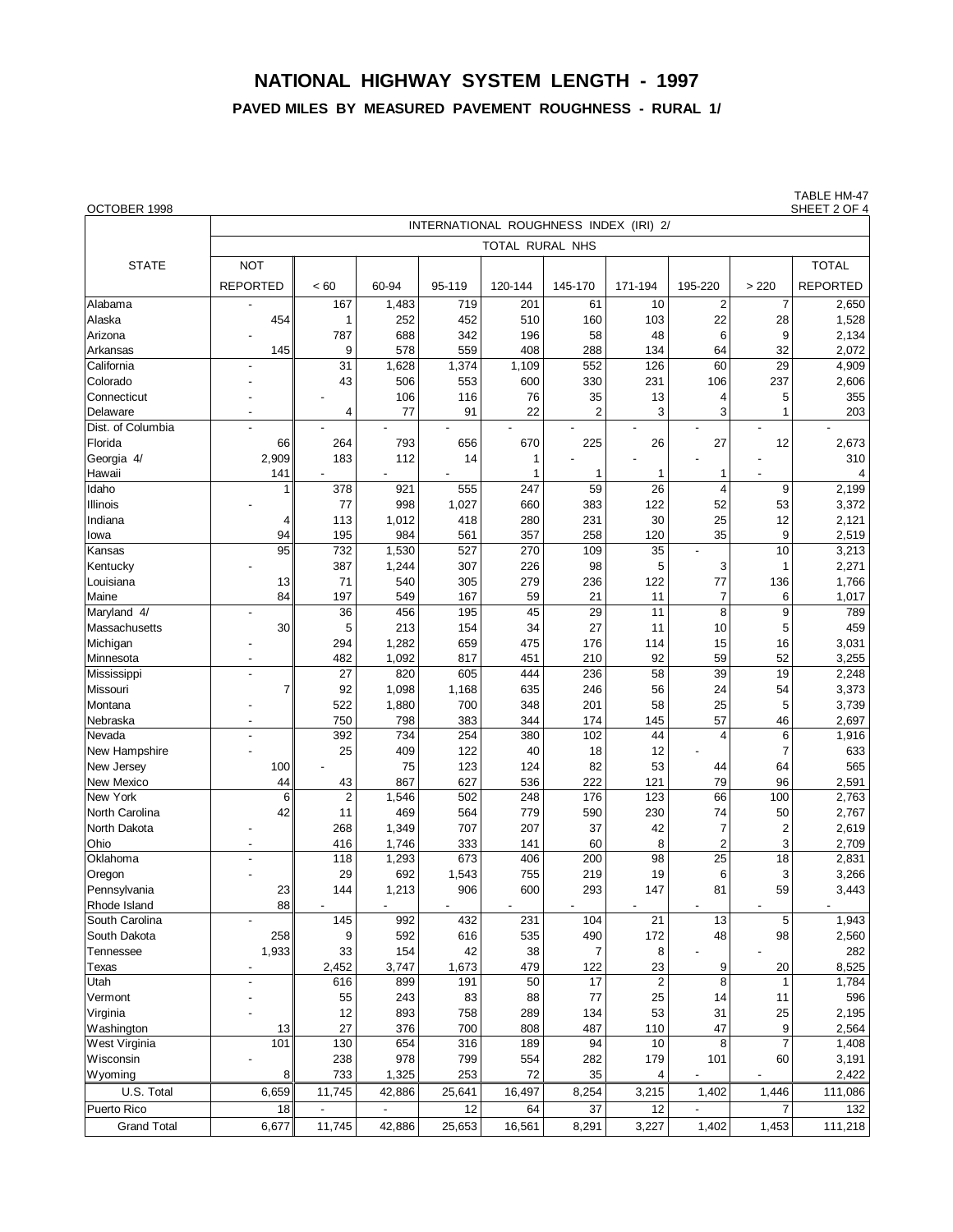#### **NATIONAL HIGHWAY SYSTEM LENGTH - 1997 PAVED MILES BY MEASURED PAVEMENT ROUGHNESS - URBAN 1/**

| OCTOBER 1998                   |                      |                               |                 |                    |                      |                    |                         |                                  |                          |                 |                                        |                         |                 |              |                     |                |                                  |                                |                         | TABLE HM-47<br>SHEET 3 OF 4 |  |
|--------------------------------|----------------------|-------------------------------|-----------------|--------------------|----------------------|--------------------|-------------------------|----------------------------------|--------------------------|-----------------|----------------------------------------|-------------------------|-----------------|--------------|---------------------|----------------|----------------------------------|--------------------------------|-------------------------|-----------------------------|--|
|                                |                      |                               |                 |                    |                      |                    |                         |                                  |                          |                 | INTERNATIONAL ROUGHNESS INDEX (IRI) 2/ |                         |                 |              |                     |                |                                  |                                |                         |                             |  |
|                                | INTERSTATE SYSTEM 3/ |                               |                 |                    |                      |                    |                         |                                  |                          |                 |                                        |                         |                 | <b>OTHER</b> |                     |                |                                  |                                |                         |                             |  |
|                                |                      |                               |                 |                    |                      |                    |                         |                                  |                          |                 |                                        |                         |                 |              |                     |                |                                  |                                |                         |                             |  |
| <b>STATE</b>                   | <b>NOT</b>           |                               |                 |                    |                      |                    |                         |                                  |                          | <b>TOTAL</b>    | <b>NOT</b>                             |                         |                 |              |                     |                |                                  |                                |                         | <b>TOTAL</b>                |  |
|                                | <b>REPORTED</b>      | < 60                          | 60-94           | 95-119             | 120-144              | 145-170            | 171-194                 | 195-220                          | >220                     | <b>REPORTED</b> | <b>REPORTED</b>                        | < 60                    | 60-94           | 95-119       | 120-144             | 145-170        | 171-194                          | 195-220                        | >220                    | <b>REPORTED</b>             |  |
| Alabama                        |                      | 22                            | 127             | 70                 | 44                   | 35                 | 5                       |                                  |                          | 303             | 16                                     | 50                      | 322             | 203          | 71                  | 24             |                                  | 3                              | 3                       | 680                         |  |
| Alaska                         |                      | 65                            | 14<br>66        | 26                 | 9                    | 2                  |                         |                                  |                          | 53<br>172       |                                        | 51                      | 15              | 26<br>77     | 16                  | 11<br>39       | $\overline{\phantom{0}}$         | 2                              | 5                       | 72<br>362                   |  |
| Arizona<br>Arkansas            | 12                   | $\Delta$                      | $\alpha$        | 26<br>24           | 13<br>27             | 38                 | 19                      | 11                               | 6                        | 138             | 25                                     | 6                       | 121<br>44       | 43           | 55<br>37            | 31             | 12<br>20                         | 13                             | 15                      | 209                         |  |
| California                     | ×,                   | 24                            | 146             | 195                | 288                  | 231                | 103                     | 62                               | 18                       | 1,067           | J.                                     | 36                      | 236             | 259          | 450                 | 280            | 111                              | 50                             | 29                      | 1,451                       |  |
| Colorado                       |                      | 3                             | 50              | 35                 | 43                   | 33                 | 16                      | $\overline{4}$                   |                          | 184             |                                        | $\overline{7}$          | 81              | 128          | 119                 | 80             | 30                               | 70                             | 52                      | 567                         |  |
| Connecticut                    |                      |                               | 88              | 73                 | 39                   | 24                 | 9                       | 6                                | 5                        | 244             |                                        |                         | 53              | 83           | 84                  | 71             | 37                               | 14                             | 20                      | 362                         |  |
| Delaware                       |                      |                               | $\overline{7}$  | 11                 | 8                    | 3                  | 6                       | 3                                | 3                        | 41              |                                        | 3                       | 25              | 24           | 6                   | $\overline{2}$ | $\mathbf{1}$                     | $\overline{1}$                 | $\overline{2}$          | 64                          |  |
| Dist. of Columbia              |                      |                               |                 | 1                  | $\Delta$             | 1                  | $\mathbf{1}$            |                                  | $\overline{z}$           | 11              |                                        |                         |                 |              | 5                   | 4              | 3                                | $\overline{7}$                 | 66                      | 85                          |  |
| Florida                        | 49                   | 63<br>47                      | 163             | 83                 | 113                  | 43                 | 3                       |                                  |                          | 468             | 90                                     | 49                      | 278             | 266          | 188                 | 136            | 17                               | 10                             | $\overline{7}$          | 951                         |  |
| Georgia 4/<br>Hawaii           | 326<br>46            |                               | 60              |                    |                      | 2                  | 1                       |                                  |                          | 111             | 699<br>87                              | 15                      | f.              |              |                     | 8              | 6                                | 2                              |                         | 19<br>19                    |  |
| Idaho                          | ×                    | 18                            | 35              | 10                 | 9                    | 10                 |                         |                                  | ÷,                       | 83              | 12                                     | $\overline{4}$          | 19              | 19           | 12                  | 6              | $\overline{4}$                   | $\overline{4}$                 | $\overline{4}$          | $\overline{72}$             |  |
| Illinois                       |                      | 33                            | 124             | 201                | 147                  | 72                 | 41                      | 23                               | 5                        | 646             |                                        | 21                      | 96              | 240          | 277                 | 231            | 196                              | 168                            | 429                     | 1,658                       |  |
| Indiana                        | 2                    | 25                            | 116             | 79                 | 40                   | 16                 | 26                      | 8                                | 6                        | 316             | 17                                     | 6                       | 63              | 71           | 54                  | 61             | 43                               | 25                             | 34                      | 357                         |  |
| lowa                           | 13                   |                               | 48              | 41                 | 19                   | 8                  | 18                      |                                  |                          | 134             | 96                                     | $\overline{7}$          | 54              | 43           | 40                  | 53             | 14                               | 16                             | 15                      | 242                         |  |
| Kansas                         | 4                    | 13                            | 78              | 60                 | 16                   | $\overline{4}$     | ×,                      |                                  | ٠                        | 171             | 75                                     | 20                      | 57              | 39           | 23                  | 15             | 9                                | $\overline{2}$                 | $\overline{4}$          | 169                         |  |
| Kentuckv                       |                      | 60                            | 83              | 38                 | 25                   | 16                 | 4                       | $\overline{2}$<br>$\overline{7}$ |                          | 228             |                                        | 34                      | 177             | 87           | 35                  | 31             | 16                               | 8                              | 3                       | 391                         |  |
| Louisiana<br>Maine             |                      | $\overline{1}$<br>10          | 62<br>35        | 74<br>3            | 64<br>$\overline{1}$ | 45                 | 17                      |                                  | 12                       | 282<br>49       | 90<br>10 <sup>1</sup>                  | 22<br>8                 | 46<br>52        | 44<br>20     | 82<br>8             | 66<br>8        | 61<br>$\overline{4}$             | 28<br>$\overline{\phantom{0}}$ | 65<br>$\overline{z}$    | 414<br>104                  |  |
| Maryland 4/                    |                      | 5                             | 127             | 56                 | 29                   | 14                 | 11                      | 5                                | 5                        | 252             | J.                                     | 3                       | 121             | 86           | 47                  | 45             | 23                               | 27                             | 45                      | 397                         |  |
| Massachusetts                  |                      | 3                             | 196             | 145                | 37                   | 14                 | 5                       |                                  |                          | 402             | 411                                    |                         | 93              | 175          | 140                 | 101            | 48                               | 39                             | 53                      | 649                         |  |
| Michigan                       |                      | 23                            | 192             | 117                | 88                   | 49                 | 19                      | 12                               | 2                        | 502             |                                        | 8                       | 107             | 196          | 168                 | 248            | 149                              | 100                            | 197                     | 1,173                       |  |
| Minnesota                      |                      | 29                            | 125             | 50                 | 19                   | 8                  | $\overline{1}$          |                                  |                          | 232             |                                        | 53                      | 152             | 108          | 57                  | 49             | 23                               | 6                              | 16                      | 464                         |  |
| Mississippi                    |                      |                               | 12              | $\overline{28}$    | 57                   | 20                 | $\overline{\mathbf{3}}$ | 5                                | ٠                        | 125             | ÷,                                     | $\overline{2}$          | $\overline{77}$ | 47           | 57                  | 36             | 19                               | 11                             | 16                      | 265                         |  |
| Missouri                       |                      | 5                             | 104             | 126                | 79                   | 33                 | 11                      | 8<br>$\blacktriangleleft$        |                          | 370             | 50                                     |                         | 53              | 131          | 141                 | 115            | 71                               | 26                             | 24                      | 561                         |  |
| Montana<br>Nebraska            | ٠                    | $\overline{4}$<br>10          | 27<br>15        | 15<br>6            | 6<br>$\overline{4}$  | $\mathcal{P}$<br>5 | 4                       |                                  | ÷                        | 55<br>45        | 9                                      | $\overline{2}$<br>17    | 15<br>22        | 14<br>$22\,$ | 9<br>27             | 8<br>45        | 3<br>22                          | 3<br>26                        | 8<br>54                 | 62<br>235                   |  |
| Nevada                         | ×                    | 14                            | $\overline{27}$ | 13                 | 15                   | 10                 | $\mathbf{1}$            |                                  | i,                       | 80              | ٠                                      | $\overline{\mathbf{a}}$ | 65              | 24           | 12                  | $\overline{7}$ | 3                                | 3                              | $\overline{\mathbf{3}}$ | 125                         |  |
| New Hampshire                  |                      | 11                            | 29              | 8                  |                      |                    |                         |                                  |                          | 48              |                                        | $\overline{1}$          | 79              | 13           | $\overline{7}$      | 9              |                                  | $\overline{1}$                 | 3                       | 113                         |  |
| New Jersey                     | 17                   |                               | 26              | 72                 | 35                   | 44                 | 46                      | 17                               | 44                       | 284             | 215                                    |                         | 84              | 171          | 216                 | 183            | 76                               | 76                             | 68                      | 874                         |  |
| New Mexico                     |                      |                               | 34              | 10                 | 13                   | 21                 | 12                      | 9                                | 9                        | 108             | 15                                     | 5                       | 41              | 44           | 20                  | 21             | 12                               | $\boldsymbol{\Lambda}$         | 16                      | 163                         |  |
| New York                       | Δ                    |                               | 258             | 131                | 79                   | 66                 | 58                      | 31                               | 75                       | 698             | 17                                     | $\overline{7}$          | 318             | 286          | 237                 | 196            | 125                              | 116                            | 363                     | 1,648                       |  |
| North Carolina<br>North Dakota |                      | 13                            | 59<br>18        | 63<br>$\mathbf{c}$ | 106                  | 54                 | 29                      | 27                               | 12                       | 350<br>40       | 16                                     | $\overline{1}$          | 101<br>22       | 75<br>11     | 81<br>-8            | 100<br>10      | 46<br>$\overline{4}$             | 16<br>$\overline{1}$           | 23<br>3                 | 443<br>63                   |  |
| Ohio                           |                      | 150                           | 387             | 146                | 32                   | 19                 | $\overline{4}$          | $\overline{2}$                   | 3                        | 743             |                                        | 40                      | 341             | 223          | 141                 | 84             | 39                               | 22                             | 23                      | 913                         |  |
| Oklahoma                       | ×                    | 3                             | 59              | 44                 | 32                   | 30                 | 19                      | 11                               | 9                        | 207             | ٠                                      |                         | $\overline{71}$ | 64           | 53                  | 43             | 22                               | 11                             | 7                       | 271                         |  |
| Oregon                         |                      | $\mathbf{1}$                  | 18              | 78                 | 40                   | 8                  | $\mathbf{1}$            |                                  |                          | 146             |                                        |                         | 15              | 85           | 107                 | 74             | 24                               | 11                             | 12                      | 328                         |  |
| Pennsylvania                   | з                    | 3                             | 146             | 170                | 126                  | 54                 | 25                      | 15                               | 8                        | 547             | 68                                     | 13                      | 177             | 267          | 285                 | 253            | 145                              | 102                            | 133                     | 1,375                       |  |
| Rhode Island                   | 47                   |                               |                 |                    |                      |                    |                         |                                  |                          |                 | 123                                    |                         |                 |              |                     |                |                                  |                                |                         |                             |  |
| South Carolina                 |                      | 6                             | 90<br>3         | 34<br>6            | 19                   | 6                  | 1                       |                                  |                          | 156             | 26                                     | 14                      | 173             | 112          | 69                  | 44             | 16                               | 9                              | 9                       | 446<br>$\mathbf{q}$         |  |
| South Dakota<br>Tennessee      | 13<br>229            | 5                             | 46              | 28                 | 8<br>12              | 16<br>10           | 1<br>3                  | $\overline{\phantom{a}}$<br>3    | 2                        | 36<br>109       | 51<br>523                              | 8                       | f.<br>43        | 24           | 3<br>11             | 1<br>11        | $\overline{1}$<br>$\overline{2}$ | $\overline{2}$                 | 3                       | 104                         |  |
| Texas                          |                      | 84                            | 466             | 288                | 129                  | 53                 | $\overline{a}$          |                                  | 3                        | 1.026           |                                        | 458                     | 1.214           | 764          | 637                 | 304            | 111                              | 73                             | 47                      | 3,608                       |  |
| Utah                           |                      | 36                            | 61              | 51                 | 15                   | 6                  | ٠                       |                                  |                          | 169             | $\overline{\phantom{a}}$               | 39                      | 95              | 39           | 24                  | 11             |                                  | $\overline{2}$                 | 1                       | 218                         |  |
| Vermont                        |                      | $\mathbf{1}$                  | 28              | 10                 |                      |                    |                         |                                  |                          | 39              |                                        | $\overline{2}$          | $\alpha$        | 8            | 12                  | 8              | 5                                | 4                              | 8                       | 56                          |  |
| Virginia                       |                      | $\overline{2}$                | 94              | 155                | 93                   | 30                 | 8                       | $\overline{7}$                   | 3                        | 392             |                                        |                         | 148             | 234          | 194                 | 111            | 58                               | 59                             | 56                      | 860                         |  |
| Washington                     |                      | $\overline{7}$                | 42              | 65                 | 75                   | 29                 | 27                      | 14                               | $\Delta$                 | 263             | 124                                    |                         | 29              | 98           | 139                 | 90             | 36                               | 21                             | 21                      | 434                         |  |
| West Virginia                  | ×,                   | 15                            | 46              | 11                 | 10                   | 5                  | 3                       |                                  | 1                        | 91              | 38                                     | 3                       | 32              | 17           | 12                  | 8              | $\overline{4}$                   | $\overline{\mathbf{c}}$        | $\overline{1}$          | 79                          |  |
| Wisconsin<br>Wyoming           | ٠                    | $\mathsf g$<br>$\overline{7}$ | 23<br>37        | 33<br>19           | 51<br>17             | 37<br>5            | 12<br>$\overline{1}$    | 5                                | $\overline{\phantom{a}}$ | 172<br>86       |                                        | 19<br>23                | 83<br>29        | 110          | 132<br>$\mathbf{R}$ | 137<br>2       | 85                               | 69                             | 128<br>-1               | 763<br>63                   |  |
| U.S. Total                     | 771                  | 834                           | 4,107           | 3,041              | 2,135                | 1,235              | 576                     | 305                              | 244                      | 12,477          | 2,912                                  | 1,069                   | 5,554           | 5,128        | 4,612               | 3,511          | 1,769                            | 1,269                          | 2,098                   | 25,010                      |  |
| Puerto Rico                    |                      |                               |                 | 32                 | 38                   | 27                 | 19                      | 10                               | 20                       | 146             | 5                                      |                         |                 | 17           | 10                  | 25             | 13                               | 9                              | 13                      | 88                          |  |
| <b>Grand Total</b>             | 774                  | 834                           | 4,107           | 3,073              | 2,173                | 1,262              | 595                     | 315                              | 264                      | 12,623          | 2,917                                  | 1,069                   | 5,555           | 5,145        | 4,622               | 3,536          | 1,782                            | 1,278                          | 2,111                   | 25,098                      |  |